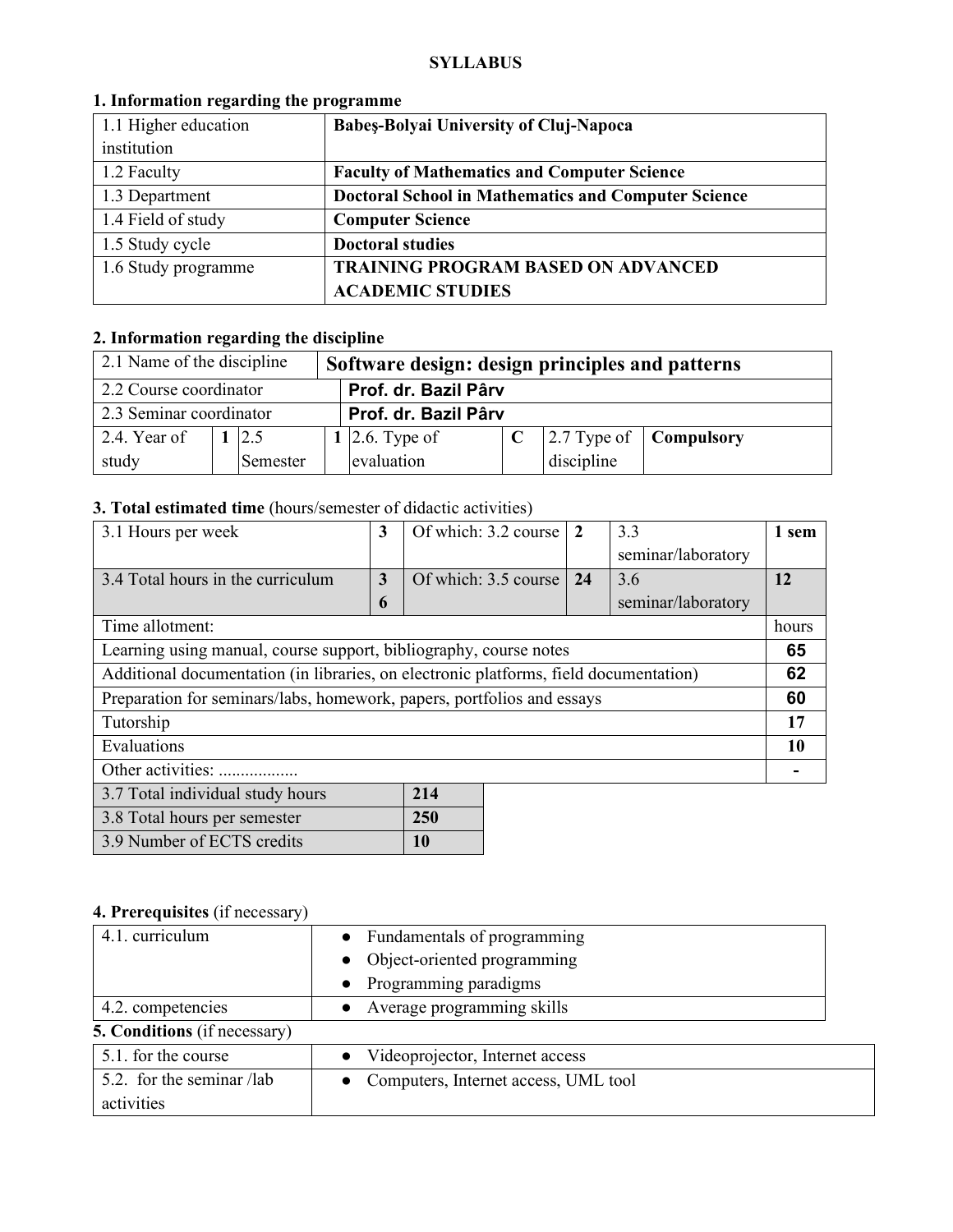## **6. Specific competencies acquired**

|       | o, opeenie competencies acquirea                                                                        |
|-------|---------------------------------------------------------------------------------------------------------|
| Prof  | Understanding of the software design from the engineering perspective;<br>$\bullet$                     |
| essio | Understanding of the software design concepts and principles<br>$\bullet$                               |
| nal   | Understanding of the software design process and its activities;<br>$\bullet$                           |
| com   | Proficient use of tools and languages specific to software systems development<br>$\bullet$             |
| pete  | Knowing the specifics of main architectural and design patterns and how to apply them to<br>$\bullet$   |
|       | specific projects.                                                                                      |
| ncies |                                                                                                         |
| Tran  |                                                                                                         |
|       | Professional communication skills; concise and precise description, both oral and written,<br>$\bullet$ |
| svers | of professional results,                                                                                |
| al    | Independent and team work capabilities; able to fulfill different roles<br>$\bullet$                    |
| com   | Antepreneurial skills;<br>$\bullet$                                                                     |
| pete  |                                                                                                         |
|       |                                                                                                         |
| ncies |                                                                                                         |
|       |                                                                                                         |

|                               | $\alpha$ . Objectives of the urscipline (outcome of the acquired competencies)        |
|-------------------------------|---------------------------------------------------------------------------------------|
| 7.1 General objective of the  | • Know and understand fundamental concepts of software design.                        |
| discipline                    | Be able to apply the appropriate architectural and design patterns to<br>$\bullet$    |
|                               | different programming projects                                                        |
|                               |                                                                                       |
| 7.2 Specific objective of the | At the end of the course, students                                                    |
| discipline                    | know the main concepts and principles of software design                              |
|                               | have a good understanding of the following terms: software architecture<br>$\bullet$  |
|                               | definition(s), architectural styles and models, architecture definition               |
|                               | $language(s);$ detailed design; design pattern, construction design;                  |
|                               | learn the importance of architectural and detailed design and how to use<br>$\bullet$ |
|                               | tools for these tasks;                                                                |
|                               | know several software system types (taken from real-world applications)<br>$\bullet$  |
|                               | and the best recommended architectural styles and design patterns.                    |

# **7. Objectives of the discipline** (outcome of the acquired competencies)

# **8. Content**

| 8.1 Course                                                                                                                                                                                                                                                                                                                                                                               | Teaching methods                                                                                                                                                           | Remarks |
|------------------------------------------------------------------------------------------------------------------------------------------------------------------------------------------------------------------------------------------------------------------------------------------------------------------------------------------------------------------------------------------|----------------------------------------------------------------------------------------------------------------------------------------------------------------------------|---------|
| 1. Introduction to software engineering design.<br>Motivation and general design concepts. Overview of<br>the software engineering design. Functional and non-<br>functional requirements. Quality attributes. Constraints<br>2. Software design process. Main phases: architectural<br>design, detailed design, construction design, data<br>design, UI design. Inputs and deliverables | • Interactive exposure<br>Explanation<br>Conversation<br>Didactical<br>demonstration<br>Interactive exposure<br>Explanation<br>Conversation<br>Didactical<br>demonstration |         |
| 3. Software architecture 1. Definitions. Principles.<br>Fundamentals of requirements engineering. Designing<br>the software architecture                                                                                                                                                                                                                                                 | Interactive exposure<br>Explanation<br>Conversation<br>• Didactical<br>demonstration                                                                                       |         |
| 4. Software architecture 2. Architectural styles and<br>patterns - overview and history. Architectural patterns<br>for data-centered systems                                                                                                                                                                                                                                             | Interactive exposure<br>Explanation<br>Conversation<br>Didactical<br>demonstration                                                                                         |         |
| 5. Software architecture 3. Architectural patterns for data-<br>flow systems                                                                                                                                                                                                                                                                                                             | Interactive exposure<br>Explanation<br>Conversation                                                                                                                        |         |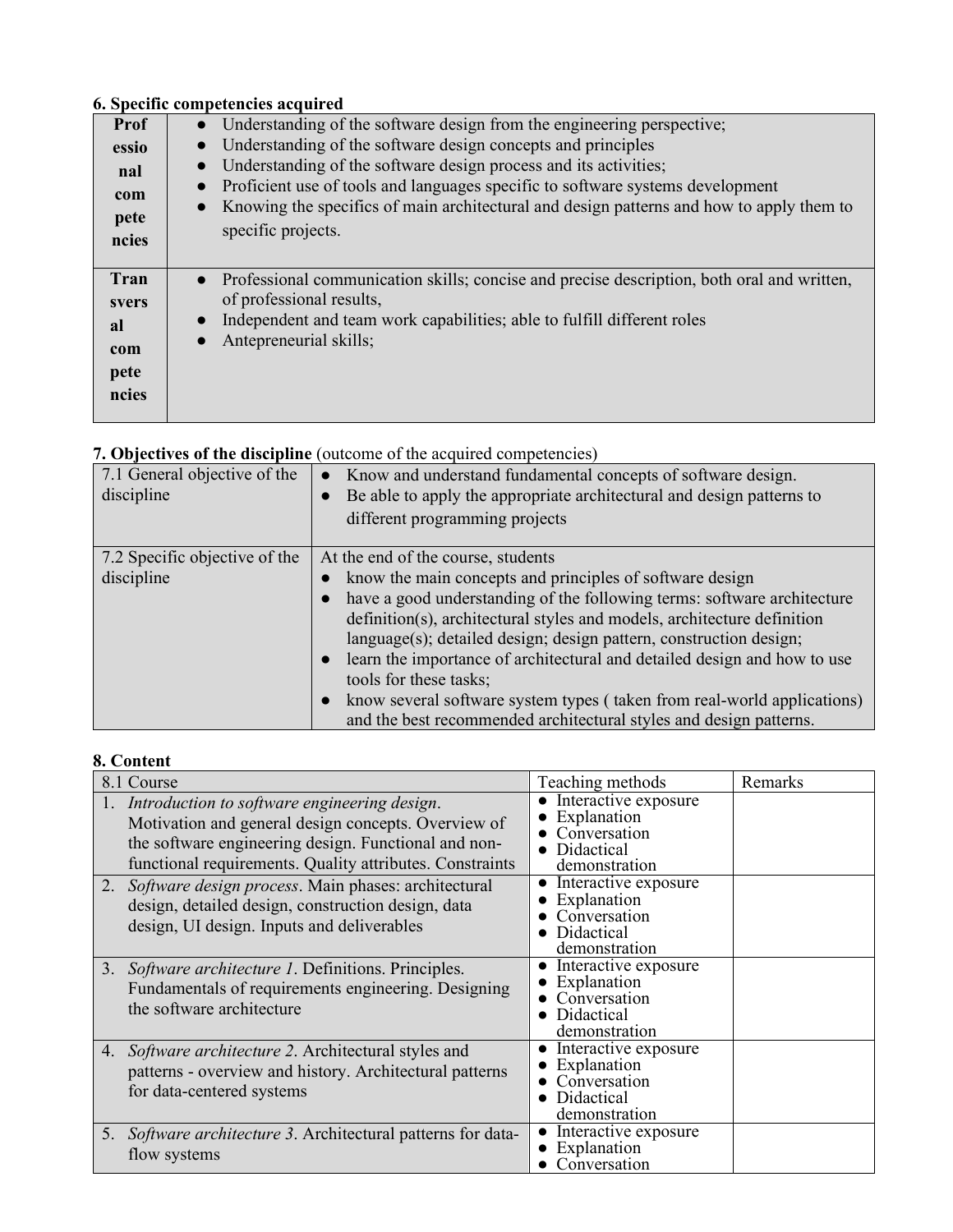|                                                                                                                            | • Didactical                            |                  |
|----------------------------------------------------------------------------------------------------------------------------|-----------------------------------------|------------------|
|                                                                                                                            | demonstration                           |                  |
| 6. Software architecture 4. Architectural patterns for                                                                     | • Interactive exposure<br>• Explanation |                  |
| distributed systems                                                                                                        | Conversation                            |                  |
|                                                                                                                            | Didactical                              |                  |
|                                                                                                                            | demonstration                           |                  |
| Software architecture 5. Architectural patterns for<br>7.                                                                  | • Interactive exposure                  |                  |
| interactive and hierarchical systems                                                                                       | • Explanation                           |                  |
|                                                                                                                            | Conversation                            |                  |
|                                                                                                                            | • Didactical<br>demonstration           |                  |
| 8. Detailed design 1. Overview of the detailed design.                                                                     | • Interactive exposure                  |                  |
|                                                                                                                            | • Explanation                           |                  |
| Structural and behavioral design of components.                                                                            | • Conversation                          |                  |
| Design principles                                                                                                          | • Didactical                            |                  |
|                                                                                                                            | demonstration                           |                  |
| 9. Detailed design 2. Creational design patterns: Abstract                                                                 | • Interactive exposure                  |                  |
| Factory, Factory Method, Builder, Prototype,                                                                               | • Explanation                           |                  |
| Singleton.                                                                                                                 | • Conversation<br>• Didactical          |                  |
|                                                                                                                            | demonstration                           |                  |
| 10. Detailed design 3. Structural design patterns: Adapter,                                                                | • Interactive exposure                  |                  |
| Bridge, Composite, Façade                                                                                                  | • Explanation                           |                  |
|                                                                                                                            | • Conversation                          |                  |
|                                                                                                                            | • Didactical                            |                  |
|                                                                                                                            | demonstration                           |                  |
| 11. Detailed design 4. Behavioral design patterns: Iterator,                                                               | • Interactive exposure<br>• Explanation |                  |
| Observer, Strategy, Template Method                                                                                        | • Conversation                          |                  |
|                                                                                                                            | • Didactical                            |                  |
|                                                                                                                            | demonstration                           |                  |
| 12. Construction design. Flow-, state-, and table-based                                                                    | • Interactive exposure                  |                  |
| construction design. Programming design language,                                                                          | • Explanation                           |                  |
| styles, and quality evolution.                                                                                             | • Conversation                          |                  |
|                                                                                                                            | • Didactical<br>demonstration           |                  |
| 13. Design evolution 1. Architecture refactoring. Detailed                                                                 | • Interactive exposure                  |                  |
| design refactoring                                                                                                         | • Explanation                           |                  |
|                                                                                                                            | Conversation                            |                  |
|                                                                                                                            | Didactical                              |                  |
|                                                                                                                            | demonstration                           |                  |
| 14. Design evolution 2. Construction design refactoring                                                                    | • Interactive exposure                  |                  |
|                                                                                                                            | • Conversation                          |                  |
| <b>Bibliography</b>                                                                                                        |                                         |                  |
| BASS, L., CLEMENTS, P., KAZMAN R.: Software Architecture in Practice, 2nd ed., Addison-Wesley, 2003<br>1.                  |                                         |                  |
| FOWLER, MARTIN: Refactoring: Improving the Design of Existing Code, Addison-Wesley, 1999<br>2.                             |                                         |                  |
| KRUCHTEN, PH.: Architectural Blueprints – The $4+1$ View Model of Software Architecture, IEEE Software 12<br>3.            |                                         |                  |
| $(6)$ , 1995, pp. 42-50.                                                                                                   |                                         |                  |
| MARTIN, ROBERT CECIL: Agile software development: principles, patterns, and practices, Pearson Education,<br>4.            |                                         |                  |
| 2002                                                                                                                       |                                         |                  |
| McCONNELL, STEVE: Code Complete, 2nd ed., Microsoft Press, 2004<br>5.                                                      |                                         |                  |
| OTERO, C.E.: Software Engineering Design, CRC Press, 2012.<br>6.<br>site: http://softwareengineeringdesign.com/Default.htm |                                         |                  |
| SHAW, M.: The Coming-of-Age of Software Architecture Research, in Proc. of the 23rd ICSE, IEEE Comp. Soc.                  |                                         |                  |
| 7.<br>2001, 656, [http://www.cs.cmu.edu/afs/cs.cmu.edu/project/vit/ ftp/pdf/shaw-keynote-rev.pdf]                          |                                         |                  |
| SHAW, M., GARLAN, D.: Software Architecture: Perspectives on an Emerging Discipline, Prentice-Hall, 1996.<br>8.            |                                         |                  |
| 8.2 Seminar / laboratory                                                                                                   | Teaching methods                        | Remarks          |
|                                                                                                                            |                                         |                  |
| Administrivia                                                                                                              | Conversation, debate, case              | Seminar is       |
|                                                                                                                            | studies, presentations                  | organized as a   |
| 2. Establishing the target application. First miniproject                                                                  | Conversation, debate, case              | total of 14      |
| started                                                                                                                    | studies, examples                       | hours $-2$ hours |
| Work on miniproject 1<br>3.                                                                                                | Exposure, debate, case studies,         | every other      |
|                                                                                                                            | examples                                | week             |